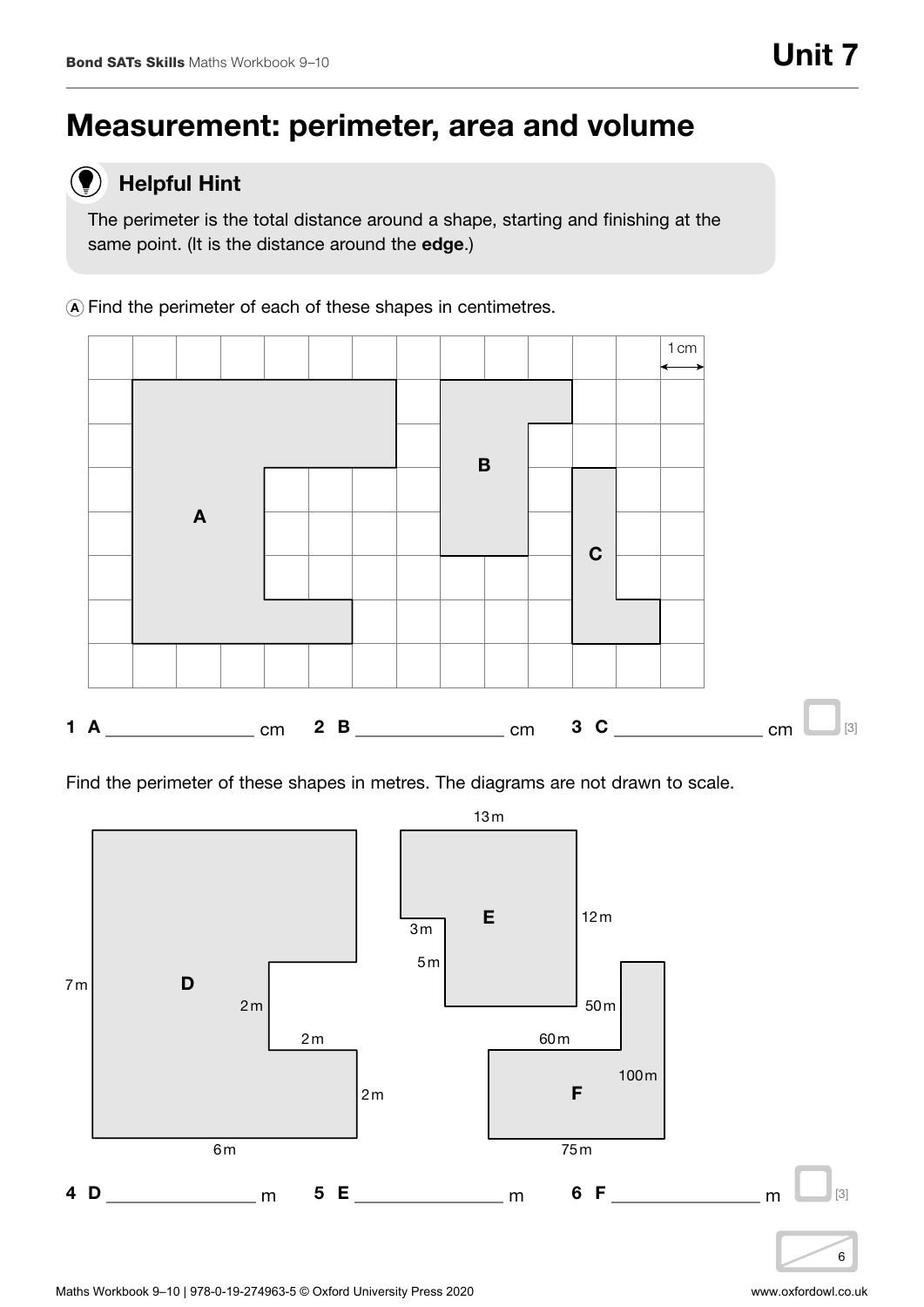## Helpful Hint

The area of a shape is the amount of space inside it.

We measure the area in square units.

One square centimetre is written 1 cm<sup>2</sup>.

One square metre is written  $1 \text{ m}^2$ .

So the question, "What is the area of this shape in  $cm<sup>2</sup>$ " means "How many 1 cm2 squares will fit inside this shape?"

To find the area of a square, multiply the length of one side by itself.

To find the area of a rectangle, multiply the length by the width.

<sup>B</sup> Use these diagrams to answer the questions that follow.

Diagrams not drawn to scale.

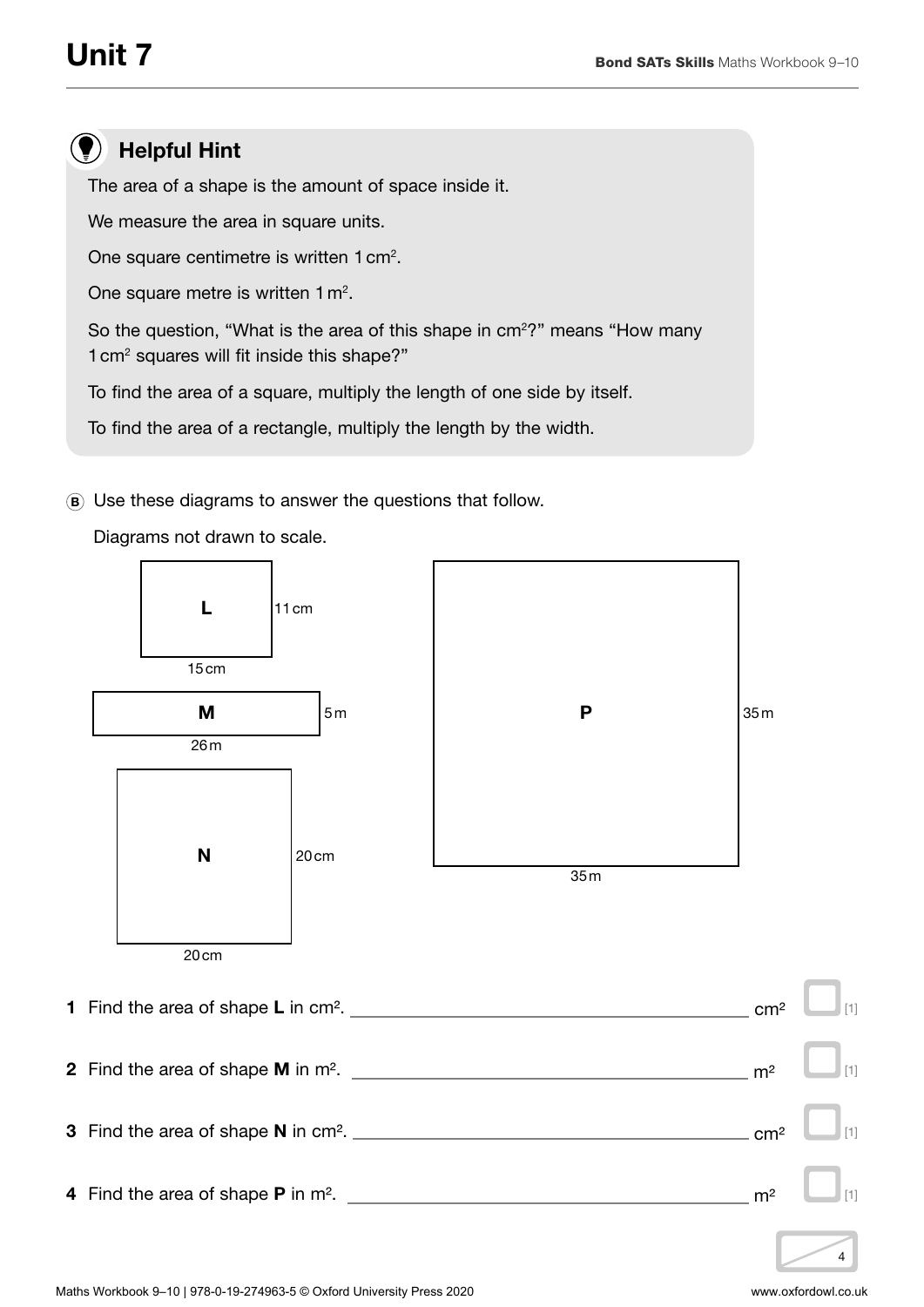## **(C)** Helpful Hint

The space enclosed by a 3D object is described as its volume.

Volume is measured in the number of cubes that can fill the space.

We often measure **volume** in  $cm<sup>3</sup>$ . 1  $cm<sup>3</sup>$  is a cube with sides of 1 cm.

### Example

The total **volume** of this block of 1 cm<sup>3</sup> cubes is 24 cm<sup>3</sup>.

Count the cubes to check. Remember to count the cubes you can't see!

 $\widehat{\mathbf{C}}$  Find the **volume** of each of these constructions that are made from 1 cm<sup>3</sup> cubes.



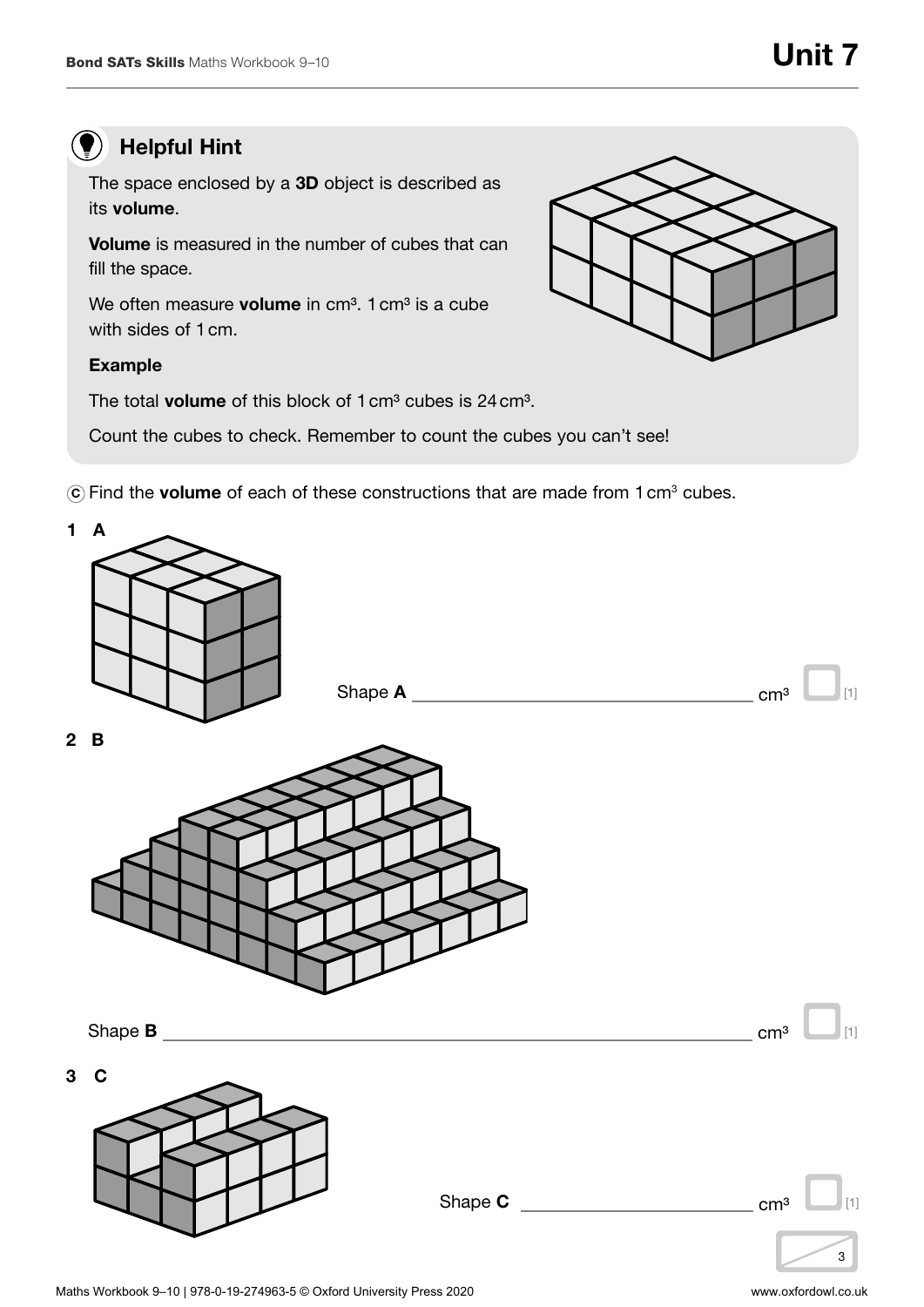

Answer these questions.